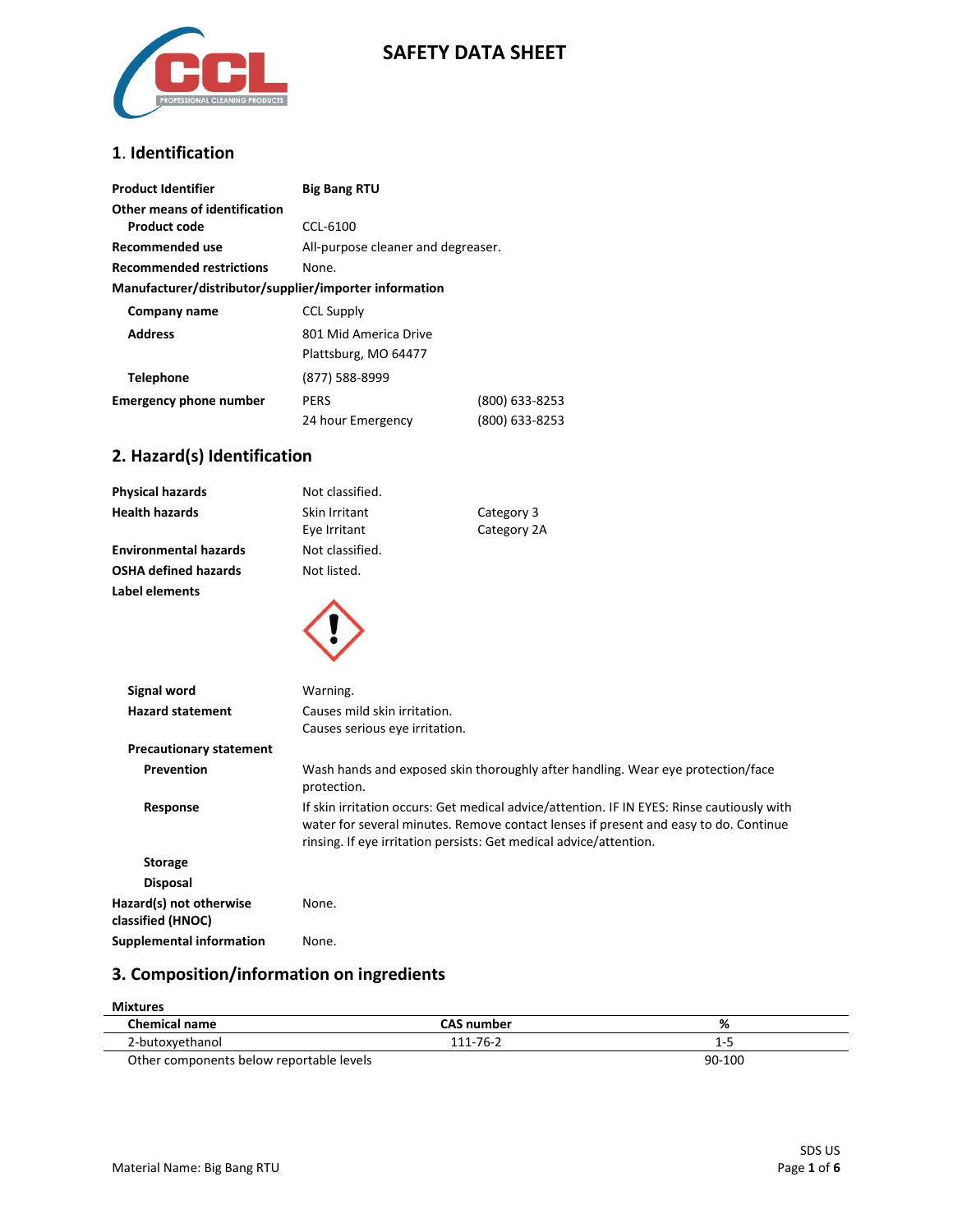#### **4. First-aid measures**

| <b>Inhalation</b>                                                            | Move to fresh air if irritated.                                                                                                                              |
|------------------------------------------------------------------------------|--------------------------------------------------------------------------------------------------------------------------------------------------------------|
| <b>Skin contact</b>                                                          | Rinse with water.                                                                                                                                            |
| Eye contact                                                                  | Rinse with water for at least 15 minutes. Remove contact lenses, if present and easy to do.<br>Get medical attention if irritation persists.                 |
| Ingestion                                                                    | Rinse mouth. Get medical attention if symptoms occur. Do not induce vomiting.                                                                                |
| <b>Most important</b><br>symptoms/effects, acute and<br>delayed              | Dermatitis. Rash. May cause an allergic skin reaction.                                                                                                       |
| Indication of immediate<br>medical attention and special<br>treatment needed | Provide general support measures and treat symptomatically. Keep victim under observation.<br>Symptoms may be delayed.                                       |
| <b>General information</b>                                                   | Ensure that medical personnel are aware of the material(s) involved, and take precautions to<br>protect themselves. Wash contaminated clothing before reuse. |

### **5. Fire-fighting measures**

| Suitable extinguishing media                                        | Water fog. Foam. Dry chemical powder. Carbon dioxide $(CO2)$ .                                |
|---------------------------------------------------------------------|-----------------------------------------------------------------------------------------------|
| Unsuitable extinguishing<br>media                                   | None known.                                                                                   |
| Specific hazards arising from<br>the chemical                       | During fire, gases hazardous to health may be formed.                                         |
| Special protective equipment<br>and precautions for<br>firefighters | Self-contained breathing apparatus and full protecting clothing must be worn in case of fire. |
| <b>Fire-fighting</b><br>equipment/instructions                      | Move containers from fire area if you can do so without risk.                                 |
| <b>Specific methods</b>                                             | Use standard firefighting procedures and consider the hazards of other involved materials.    |
| <b>General fire hazards</b>                                         | No unusual fire or explosion hazards noted.                                                   |
|                                                                     |                                                                                               |

#### **6. Accidental release measures**

| Personal precautions,<br>protective equipment and<br>emergency procedures | Wear appropriate protective equipment and clothing during clean-up. Wear eye/face<br>protection.                                                                                                                                                                 |
|---------------------------------------------------------------------------|------------------------------------------------------------------------------------------------------------------------------------------------------------------------------------------------------------------------------------------------------------------|
| <b>Methods and materials for</b><br>containment and cleaning up           | Caution – spillages may be slippery.                                                                                                                                                                                                                             |
|                                                                           | Large spills: Stop the flow of material, if this is without risk. Dike the spilled material, where<br>this is possible. Absorb in vermiculite, dry sand or earth and place into containers. Prevent<br>entry into waterways, sewer, basements or confined areas. |
|                                                                           | Small spills: Wipe up with absorbent material (e.g. cloth, fleece). Clean surface thoroughly to<br>remove residual contamination.                                                                                                                                |
|                                                                           | Never return spills to original container for re-use. For waste disposal, see section 13 of the<br>SDS.                                                                                                                                                          |
| <b>Environmental precautions</b>                                          | Avoid discharge into areas not consistent with package labeling.                                                                                                                                                                                                 |

### **7. Handling and storage**

| <b>Precautions for safe handling</b> |  |
|--------------------------------------|--|
| Conditions for safe storage,         |  |
| including any                        |  |
| incompatibilities                    |  |

Avoid contact with eye. Avoid prolonged exposure. Observe good industrial hygiene practices. Store in original tightly closed container. Do not store in extreme conditions.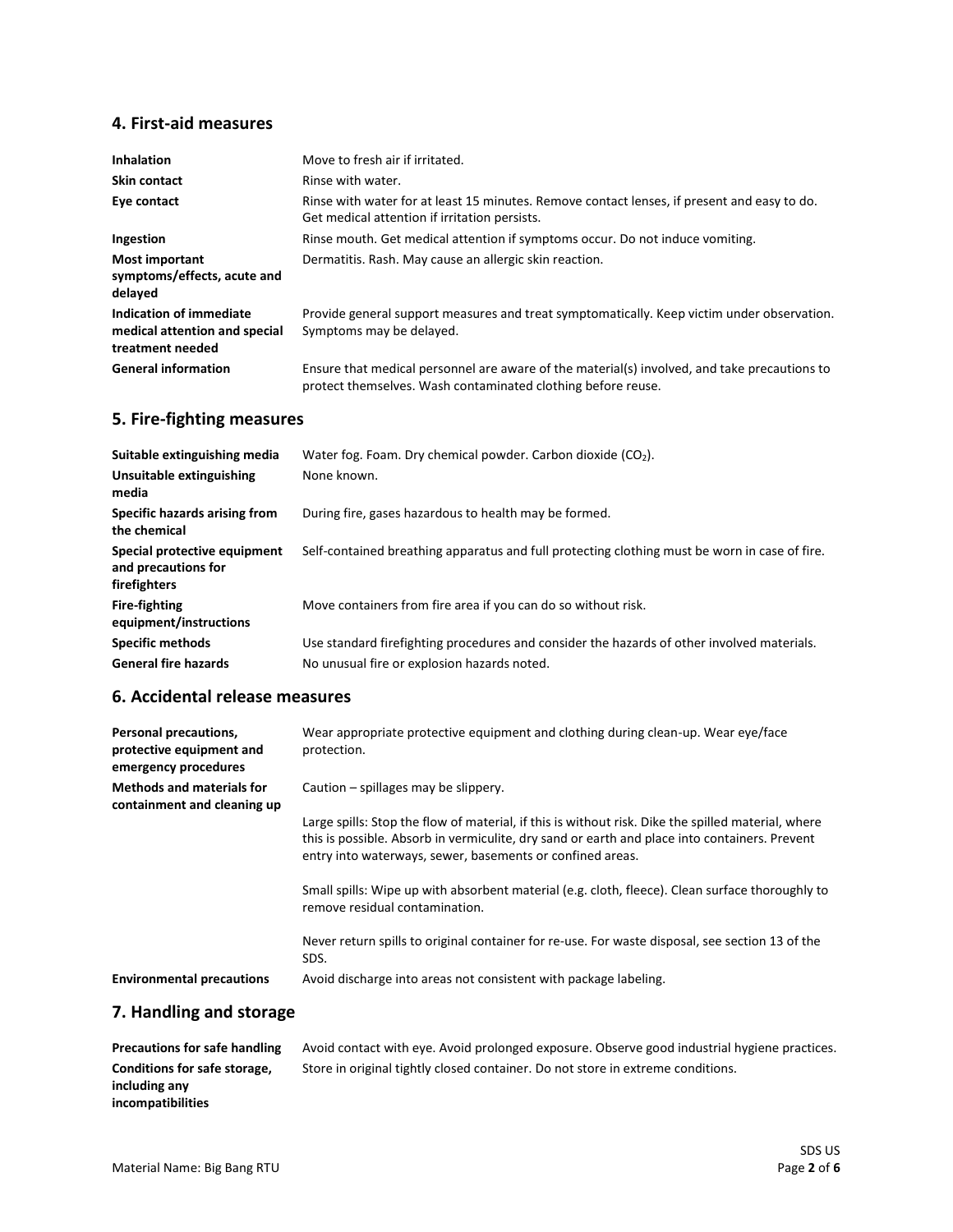# **8. Exposure controls/personal protection**

| <b>Occupational exposure limits</b>                                   |                          |                                                                                                                                                                                   |                |                      |
|-----------------------------------------------------------------------|--------------------------|-----------------------------------------------------------------------------------------------------------------------------------------------------------------------------------|----------------|----------------------|
| US OSHA Table Z-1 Limits for Air Contaminants (29 CFR 1910.1000)      |                          |                                                                                                                                                                                   |                |                      |
| <b>Components</b>                                                     | <b>Type</b>              |                                                                                                                                                                                   | Value          |                      |
| 2-butoxyethanol                                                       | PEL                      |                                                                                                                                                                                   | 50 ppm         |                      |
| <b>US ACGIH Threshold Limit Values</b>                                |                          |                                                                                                                                                                                   |                |                      |
| <b>Components</b>                                                     | <b>Type</b>              |                                                                                                                                                                                   | Value          |                      |
| 2-butoxyethanol                                                       | <b>STEL</b>              |                                                                                                                                                                                   | 20 ppm         |                      |
| <b>Biological limit values</b>                                        |                          |                                                                                                                                                                                   |                |                      |
| <b>ACGIH Biological Exposure Indices</b>                              |                          |                                                                                                                                                                                   |                |                      |
| <b>Components</b>                                                     | Value                    | <b>Determinant</b>                                                                                                                                                                | <b>Species</b> | <b>Sampling Time</b> |
| 2-butoxyethanol                                                       | $200 \text{ mg/g}$       | Creatinine                                                                                                                                                                        | Urine          | End of shift.        |
| Appropriate engineering<br>controls                                   |                          | Emergency eye wash stations and showers should be readily accessible.                                                                                                             |                |                      |
| Individual protection measures, such as personal protective equipment |                          |                                                                                                                                                                                   |                |                      |
| Eye/face protection                                                   | Avoid contact with eyes. |                                                                                                                                                                                   |                |                      |
| <b>Skin protection</b>                                                |                          |                                                                                                                                                                                   |                |                      |
| <b>Hand protection</b>                                                | None.                    |                                                                                                                                                                                   |                |                      |
| Other                                                                 | None.                    |                                                                                                                                                                                   |                |                      |
| <b>Respiratory protection</b>                                         |                          | Respiratory protection not required.                                                                                                                                              |                |                      |
| <b>Thermal hazards</b>                                                | None.                    |                                                                                                                                                                                   |                |                      |
| <b>General hygiene</b><br>considerations                              | smoking.                 | When using do not smoke or use chewing tobacco. Always observe good personal hygiene<br>measures, such as washing after handling the material and before eating, drinking, and/or |                |                      |

### **9. Physical and chemical properties**

| Appearance                                 |                     |
|--------------------------------------------|---------------------|
| <b>Physical State</b>                      | Liquid.             |
| Color                                      | Fluorescent yellow. |
| Odor                                       | Cherry.             |
| <b>Odor threshold</b>                      | Not available.      |
| рH                                         | 11.5-12.5           |
| Melting/freezing point                     | Not available.      |
| Initial boiling point and<br>boiling range | >212°F (100°C)      |
| Flash point                                | >212°F (100°C)      |
| <b>Evaporation rate</b>                    | Not available.      |
| <b>Flammability</b>                        | Not available.      |
| <b>Flammability Limits</b>                 |                     |
| Upper                                      | Not available.      |
| Lower                                      | Not available.      |
| Vapor pressure                             | Not available.      |
| Vapor density                              | Not available.      |
| Specific gravity (water=1)                 | 1.00                |
| Solubility in water                        | Soluble.            |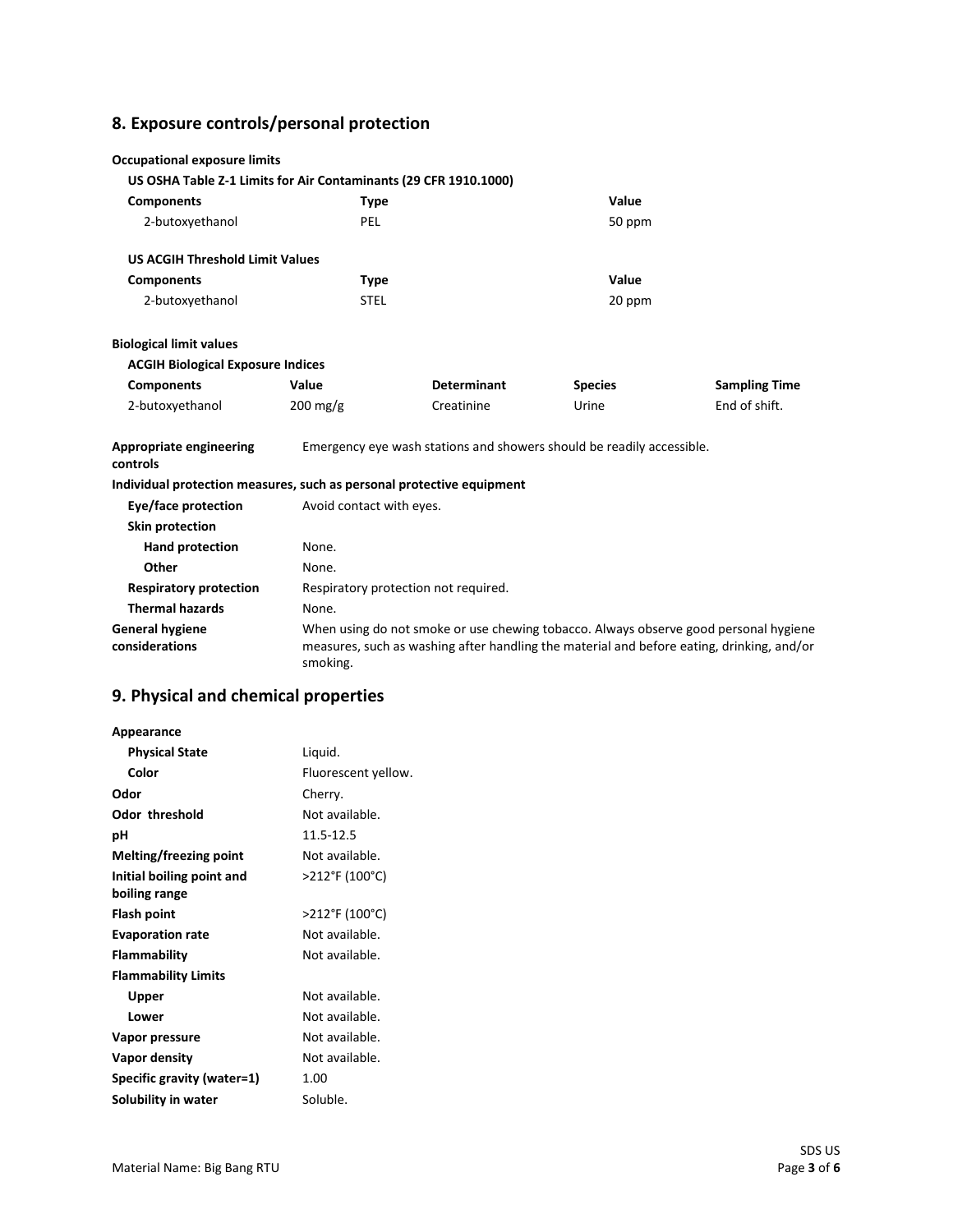| <b>Partition coefficient</b><br>(n-octanol/water) | Not available.         |
|---------------------------------------------------|------------------------|
| <b>Auto-ignition temperature</b>                  | Not available.         |
| <b>Decomposition temperature</b>                  | Decomposes on heating. |
| <b>Viscosity</b>                                  | Not available.         |

### **10. Stability and reactivity**

| Reactivity                                   | This product is stable and non-reactive under normal conditions of use. |
|----------------------------------------------|-------------------------------------------------------------------------|
| <b>Chemical stability</b>                    | Material is stable under normal conditions.                             |
| <b>Possibility of hazardous</b><br>reactions | Hazardous polymerization does not occur.                                |
| <b>Conditions to avoid</b>                   | Heat, flames can cause product to decompose.                            |
| Incompatible materials                       | None.                                                                   |
| <b>Hazardous decomposition</b><br>products   | Carbon dioxide, carbon monoxide.                                        |

### **11. Toxicological information**

| Information on likely routes<br>of exposure                                        |                                                              |
|------------------------------------------------------------------------------------|--------------------------------------------------------------|
| Ingestion                                                                          | Expected to be a low ingestion hazard.                       |
| <b>Inhalation</b>                                                                  | Expected to be a low inhalation hazard.                      |
| <b>Skin contact</b>                                                                | Prolonged skin contact causes irritation.                    |
| Eye contact                                                                        | Repeated and/or prolonged eye contact causes eye irritation. |
| Symptoms related to the<br>physical, chemical and<br>toxicological characteristics | Dermatitis. Rash. May cause an allergic skin reaction.       |
| <b>Acute toxicity</b>                                                              | Not established.                                             |

| Product                                                        | <b>Route and Species</b>                                                   | $LD_{50}$              |
|----------------------------------------------------------------|----------------------------------------------------------------------------|------------------------|
| Big Bang RTU (CAS mixture)                                     |                                                                            |                        |
| Acute                                                          | Oral, rat                                                                  | >5,000 mg/kg estimated |
|                                                                | *Estimates for product may be based on additional component data not shown |                        |
| Skin corrosion/irritation                                      | Causes mild skin irritation.                                               |                        |
| Serious eye damage/<br>irritation                              | Causes serious eye irritation.                                             |                        |
| <b>Respiratory sensitization</b>                               | Not classified.                                                            |                        |
| <b>Skin sensitization</b>                                      | Not classified.                                                            |                        |
| <b>Germ cell mutagenicity</b>                                  | Not classified.                                                            |                        |
| Carcinogenicity                                                | Not considered a carcinogen.                                               |                        |
| OSHA Specifically Regulated Substances (29 CFR 1910.1001-1050) |                                                                            |                        |
| Not Listed.                                                    |                                                                            |                        |
| <b>Reproductive toxicity</b>                                   | Not classified.                                                            |                        |
| Specific target organ toxicity<br>– single exposure            | Not classified.                                                            |                        |
| Specific target organ toxicity<br>- repeated exposure          | Not classified.                                                            |                        |
| <b>Aspiration hazard</b>                                       | Not considered an aspiration hazard.                                       |                        |
|                                                                |                                                                            |                        |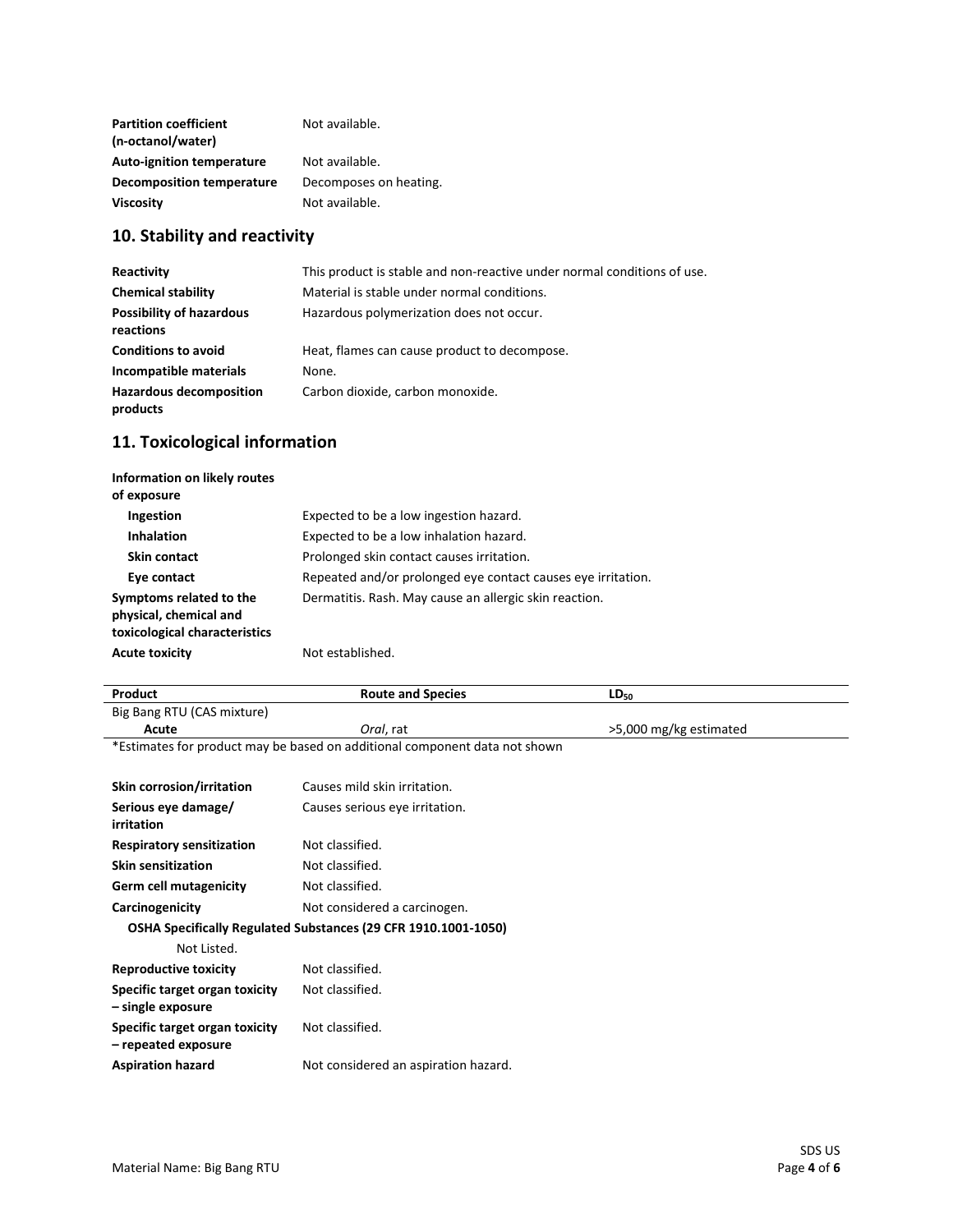### **12. Ecological information**

| <b>Ecotoxicity</b>               |                                                                            |                                        |
|----------------------------------|----------------------------------------------------------------------------|----------------------------------------|
| Product                          | <b>Species</b>                                                             | <b>Test Results</b>                    |
| Big Bang RTU (CAS mixture)       |                                                                            |                                        |
| Aquatic                          |                                                                            |                                        |
| Fish                             | Oncorhynchus mykiss                                                        | $LC_{50}(96hr)$ : 690 mg/L estimated   |
| Crustacea                        | Daphnia                                                                    | $EC_{50}(48hr)$ : 1,600 mg/L estimated |
|                                  | *Estimates for product may be based on additional component data not shown |                                        |
| Persistence and degradability    | Not available.                                                             |                                        |
| <b>Bioaccumulative potential</b> | Potential to bioaccumulate is low.                                         |                                        |
| Mobility in soil                 | Not available.                                                             |                                        |
| Other adverse effects            | Not available.                                                             |                                        |

### **13. Disposal considerations**

| <b>Disposal instructions</b>          | Dispose of in accordance with local regulations.                                                                                                                                                                        |
|---------------------------------------|-------------------------------------------------------------------------------------------------------------------------------------------------------------------------------------------------------------------------|
| Local disposal regulations            | None.                                                                                                                                                                                                                   |
| Waste from residues/unused<br>product | Dispose of in accordance with local regulations. Empty containers or liners may retain some<br>product residues. This material and its container must be disposed of in a safe manner. (see:<br>Disposal instructions). |
| Contaminated packaging                | Empty containers should be rinsed with water and recycled.                                                                                                                                                              |

#### **14. Transport information**

#### **DOT**

Not regulated as dangerous goods.

### **15. Regulatory information**

| <b>US federal regulations</b>                  |
|------------------------------------------------|
| <b>SARA 302 Extremely hazardous substance</b>  |
| Not listed.                                    |
| <b>SARA 304 Emergency release notification</b> |
| Not listed.                                    |
| SARA 311/312 Hazard Categories                 |
| Immediate Hazard - Yes                         |
| Delayed Hazard – No                            |
| Fire Hazard – No                               |
| Pressure Hazard – No                           |
| Reactivity Hazard – No                         |
| SARA 313 (TRI reporting)                       |
| 2-butoxyethanol (Glycol Ether Category)        |

### **16. Other information, including date of preparation or last revision**

| Issue date           | 1/16/2015 |
|----------------------|-----------|
| <b>Revision date</b> | 1/16/2015 |